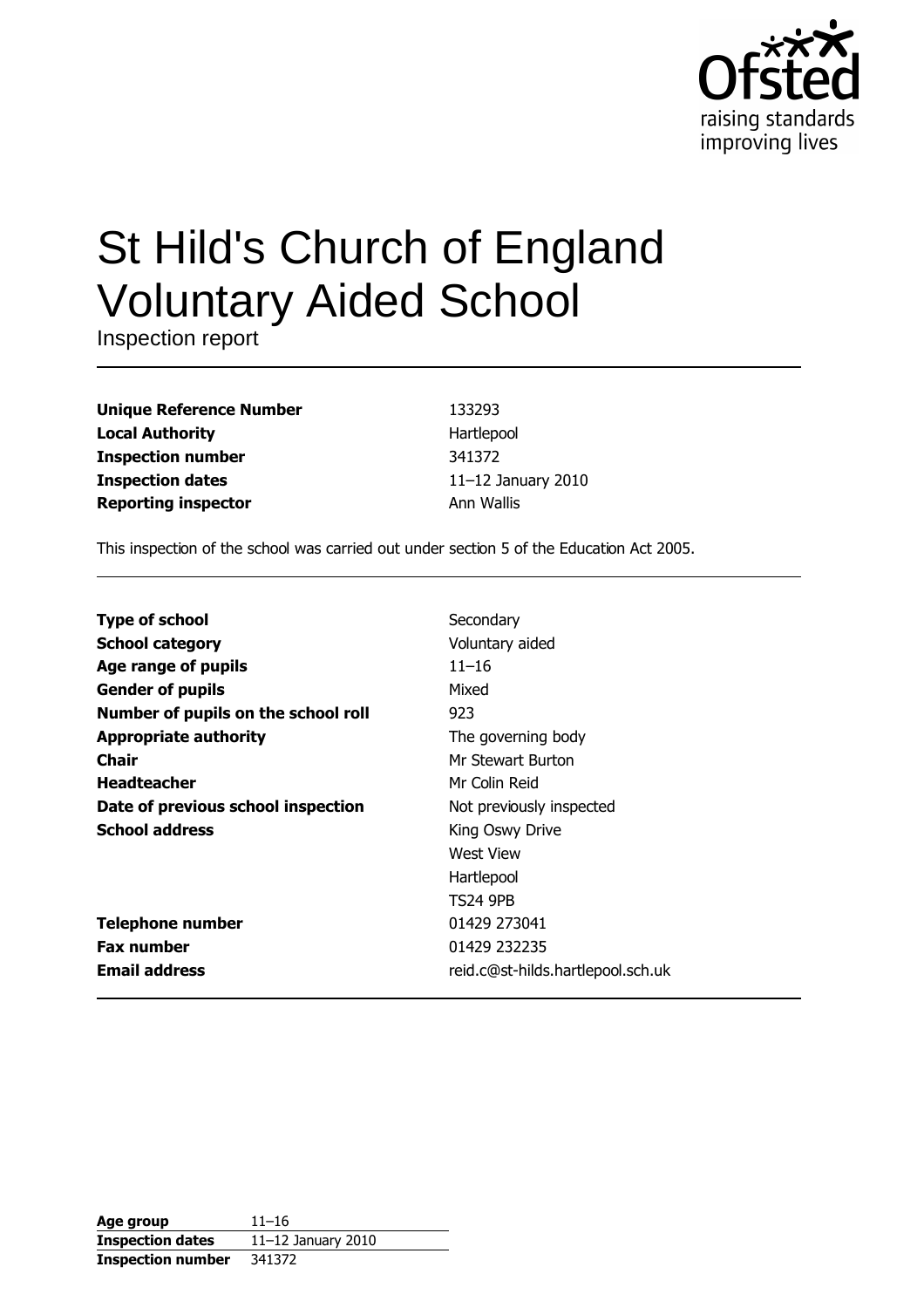The Office for Standards in Education, Children's Services and Skills (Ofsted) regulates and inspects to achieve excellence in the care of children and young people, and in education and skills for learners of all ages. It regulates and inspects childcare and children's social care, and inspects the Children and Family Court Advisory Support Service (Cafcass), schools, colleges, initial teacher training, work-based learning and skills training, adult and community learning, and education and training in prisons and other secure establishments. It rates council children's services, and inspects services for looked after children, safequarding and child protection.

Further copies of this report are obtainable from the school. Under the Education Act 2005, the school must provide a copy of this report free of charge to certain categories of people. A charge not exceeding the full cost of reproduction may be made for any other copies supplied.

If you would like a copy of this document in a different format, such as large print or Braille, please telephone 08456 404045, or email enquiries@ofsted.gov.uk.

You may copy all or parts of this document for non-commercial educational purposes, as long as you give details of the source and date of publication and do not alter the documentation in any way.

Royal Exchange Buildings St Ann's Square Manchester M2 7LA T: 08456 404045 Textphone: 0161 618 8524 E: enquiries@ofsted.gov.uk W: www.ofsted.gov.uk © Crown copyright 2010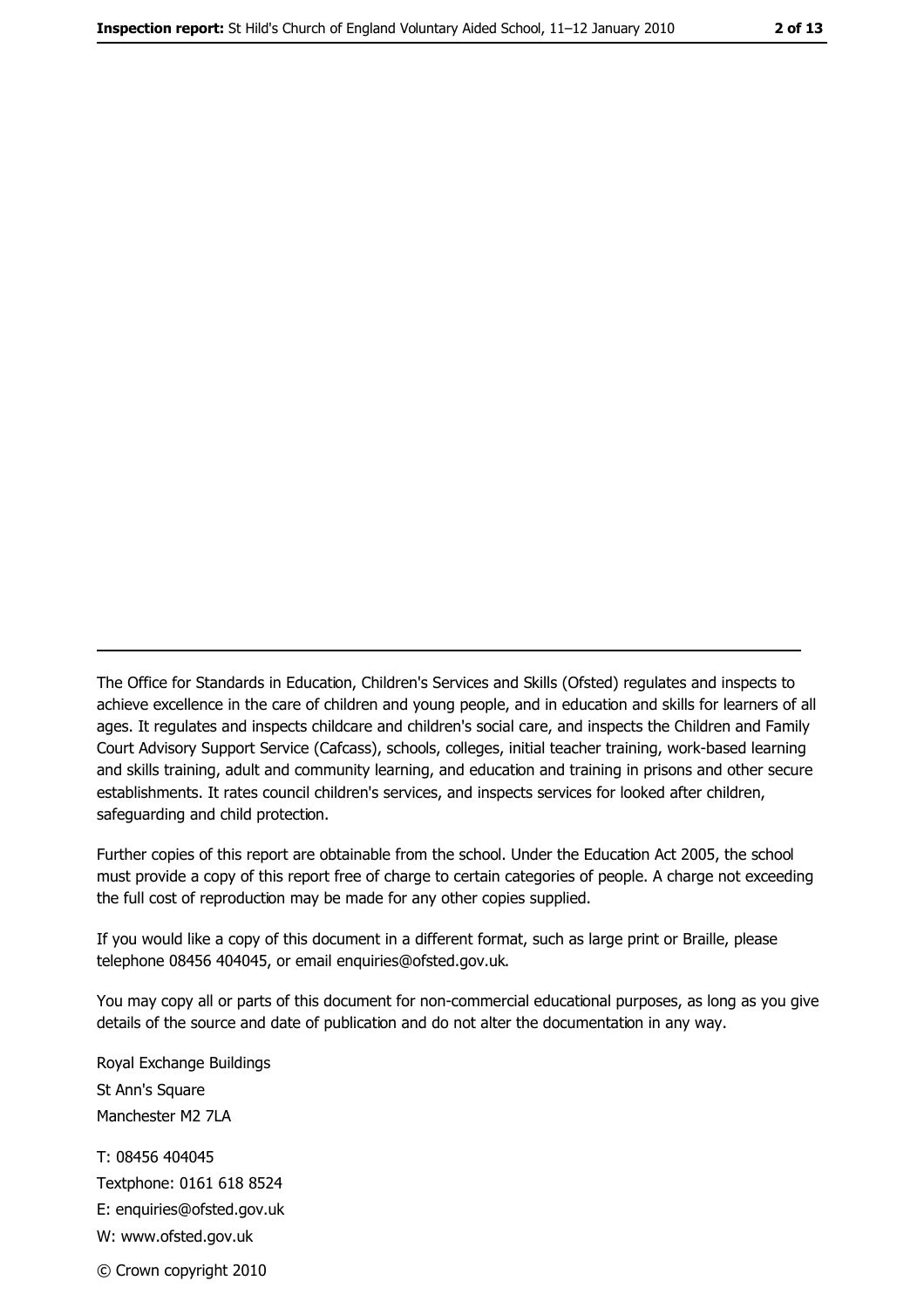# **Introduction**

This inspection was carried out by five additional inspectors. The inspectors visited 40 lessons, spoke with the acting Chair of the Governing Body, the School Improvement Partner and a local authority representative. They held meetings with staff and groups of students. They observed the school's work, and looked at students' books, the school improvement plan, school data tracking the progress of current students, and other documentation. They also analysed 85 parent questionnaires, 120 student questionnaires and 53 staff questionnaires.

The inspection team reviewed many aspects of the school's work. It looked in detail at the following:

- the progress of all students, particularly in mathematics and science  $\blacksquare$
- the quality of teaching, particularly the use of assessment and the pace of lessons  $\blacksquare$
- the quality of the care, quidance and support given to students and whether this is  $\blacksquare$ a strength of the school
- the effectiveness of leadership and management, including governors, and its  $\blacksquare$ impact on the school's capacity to improve.

# Information about the school

This average-sized school serves an area of north Hartlepool. Very few students are from minority ethnic groups or are at the early stages of learning English. The proportion of students eligible for free school meals is well above average. A well above-average proportion of students have special educational needs and/or disabilities. The school has been a specialist Engineering College since 2004. It holds Healthy Schools and Sportsmark awards and has Investors in People status.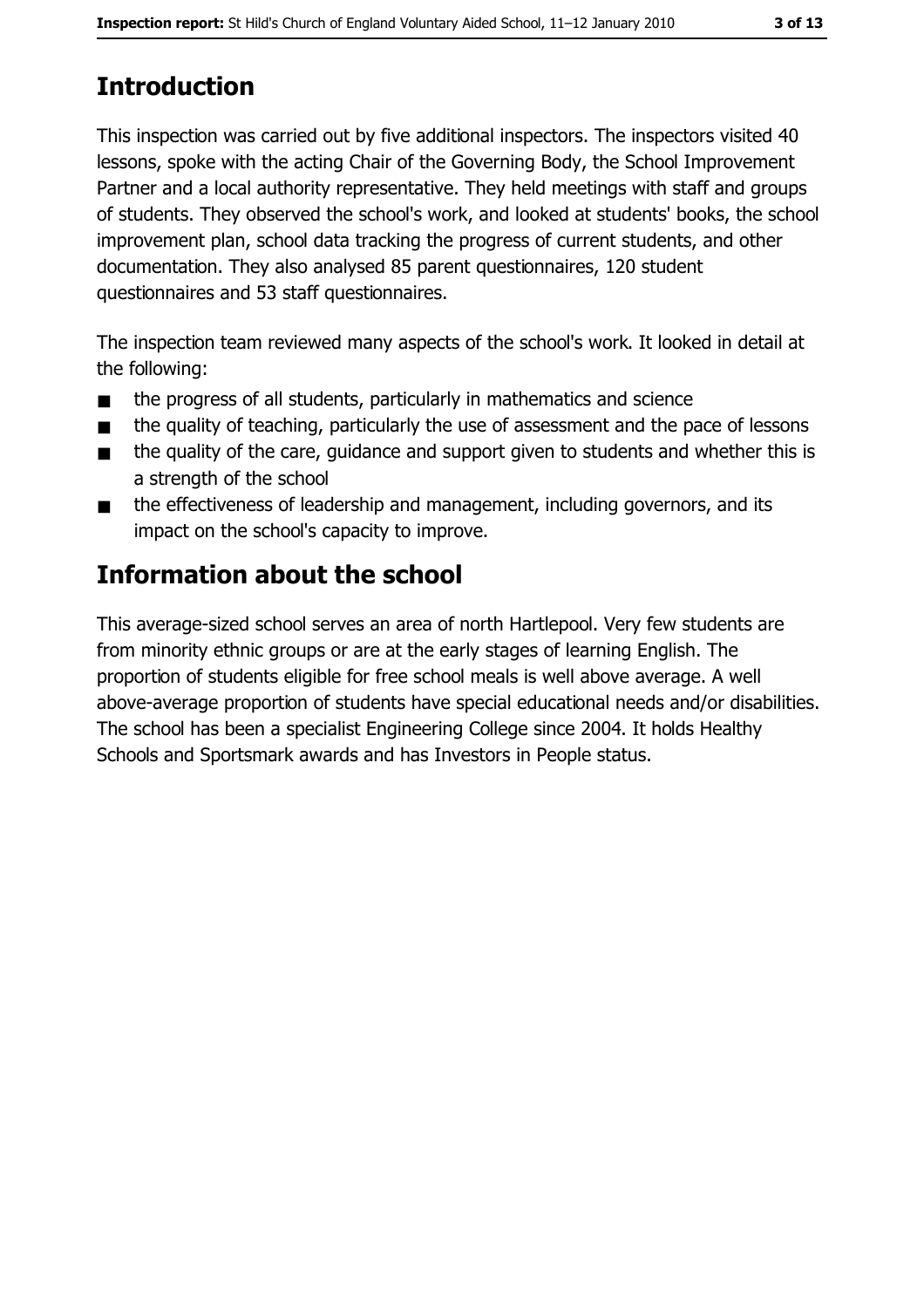# **Inspection judgements**

# Overall effectiveness: how good is the school?

### The school's capacity for sustained improvement

## **Main findings**

St Hild's is a satisfactory school where students are well cared for and receive good guidance and support. Senior leaders have a clear view of the school's strengths and weaknesses because they are now monitoring its work more closely. They are firmly focused on raising standards and, although attainment has been low, it is now rising and students' learning and progress, particularly in mathematics, are improving securely and quickly. Appropriate priorities for further improvement have been identified, new systems are in place to track students' progress more effectively and, hence, the school has a satisfactory and growing capacity to improve.

The percentage of students gaining five or more A\*to C grades in GCSE shows an upward trend and increased by 8% in 2009. However, disappointing results in mathematics halted an upward trend in the percentage of students gaining five or more higher grades including English and mathematics and this figure remains significantly below average. Students' progress, given their well-below-average starting points, is satisfactory. Students were seen making satisfactory and often good progress in most lessons because the vast majority of teaching is at least satisfactory and much of it is good. However, the quality of teaching is still inconsistent across the school and good practice, such as that seen in history and English, is not shared sufficiently across the school. In a minority of lessons, particularly in science, the pace of learning and teachers' expectations are too low. Leaders and managers are well aware that a very small amount of inadequate teaching remains and have clear strategies to eradicate this. The post of Chair of the Governing Body is currently vacant and new governors have yet to be fully trained and involved in the work of the school. Although supportive of the school, governors are not currently involved in determining priorities for improvement and, hence, inspectors agree with the school's own evaluation that governance is inadequate.

A strength of the school is the productive partnerships it has forged, partly as a result of its specialist engineering status, with other schools, organisations and outside agencies. These support the curriculum, support vulnerable students and aid students' transition between the different stages of their education. Most importantly, strong partnerships with the School Improvement Partner, the local authority and another local school through the 'Gaining Ground' project are all helping to raise attainment, accelerate students' progress and are contributing to the schools capacity to improve further.

# What does the school need to do to improve further?

Raise attainment by ensuring that learning and progress are consistently good

| 3 |  |
|---|--|
| 3 |  |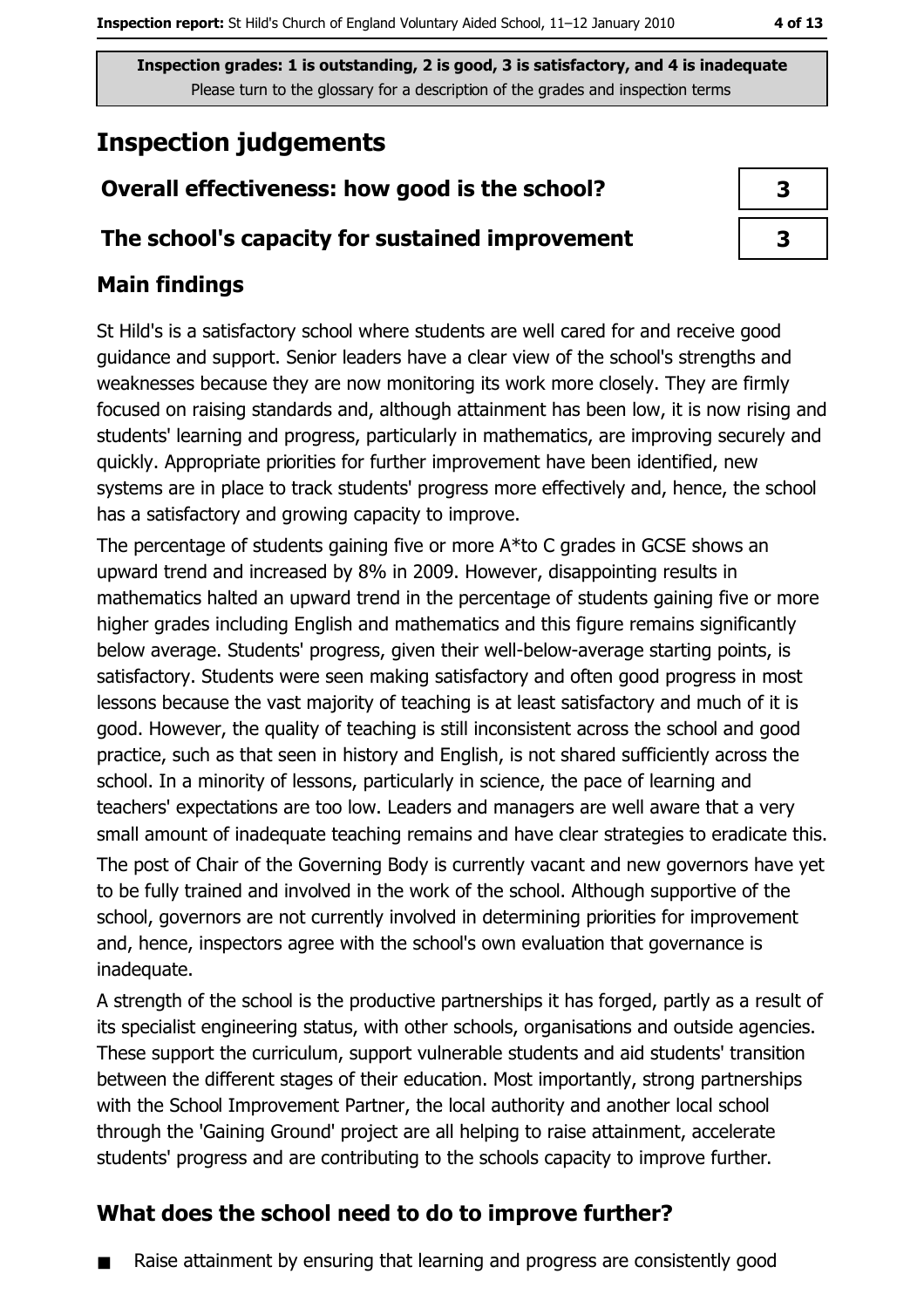across a wider range of subjects including mathematics and science.

- Reduce inconsistencies in the quality of teaching and learning by:  $\blacksquare$ 
	- eliminating the small amount of inadequate teaching
	- increasing the pace of learning  $\equiv$
	- raising all teachers expectations of behaviour in lessons
	- sharing good practice across the school  $-$
	- encouraging students in all lessons to be more actively involved in their own learning, to assess their own performance and to learn independently.
- Ensure that governors play a full part in the drive for higher standards by  $\blacksquare$ monitoring the work of the school more closely and becoming more involved in setting appropriate priorities for improvement.
- About 40% of the schools whose overall effectiveness is judged satisfactory may  $\blacksquare$ receive a monitoring visit by an Ofsted inspector before their next section 5 inspection.

#### **Outcomes for individuals and groups of pupils**

Students were seen to be making satisfactory progress in lessons and work in their books confirmed that their rates of progress are now accelerating. Although students' attainment on entry to the school does fluctuate from year to year, overall it is well below average. In all years a well-above-average proportion of students have special educational needs and/or disabilities. These students make the same satisfactory progress as their peers because the curriculum is well matched to their needs and they receive constructive individual help from teachers and teaching assistants. Although attainment has been significantly below average for the last three years, value added indicators show students had been making good progress from their starting points in 2007 and 2008. However, results overall declined in 2009 and students' achievement, particularly in mathematics and science, was below that of many other subjects. Work seen during the inspection and the school's detailed tracking data now confirm that current students are well on track to reach, or have already reached, their challenging targets this year.

Attendance is average and the school has been very successful in reducing the number of students who were persistently absent from school. In the majority of lessons behaviour is satisfactory and often good; however, there are instances of low-level inattention and sometimes disruption when teachers' expectations are not high enough. Students have a good understanding of healthy lifestyles and the benefits of exercise. There is a high take-up of school meals and many students enjoy participating in extra-curricular sport. Students willingly take responsibility and participate in school life through fund-raising, as prefects and through the recently revived school council. Students' spiritual, moral, social and cultural development is satisfactory. A strength of this work is students' spiritual development. The school's Christian ethos is particularly demonstrated in year assemblies where the spiritual dimension and self-worth are

 $\overline{\mathbf{3}}$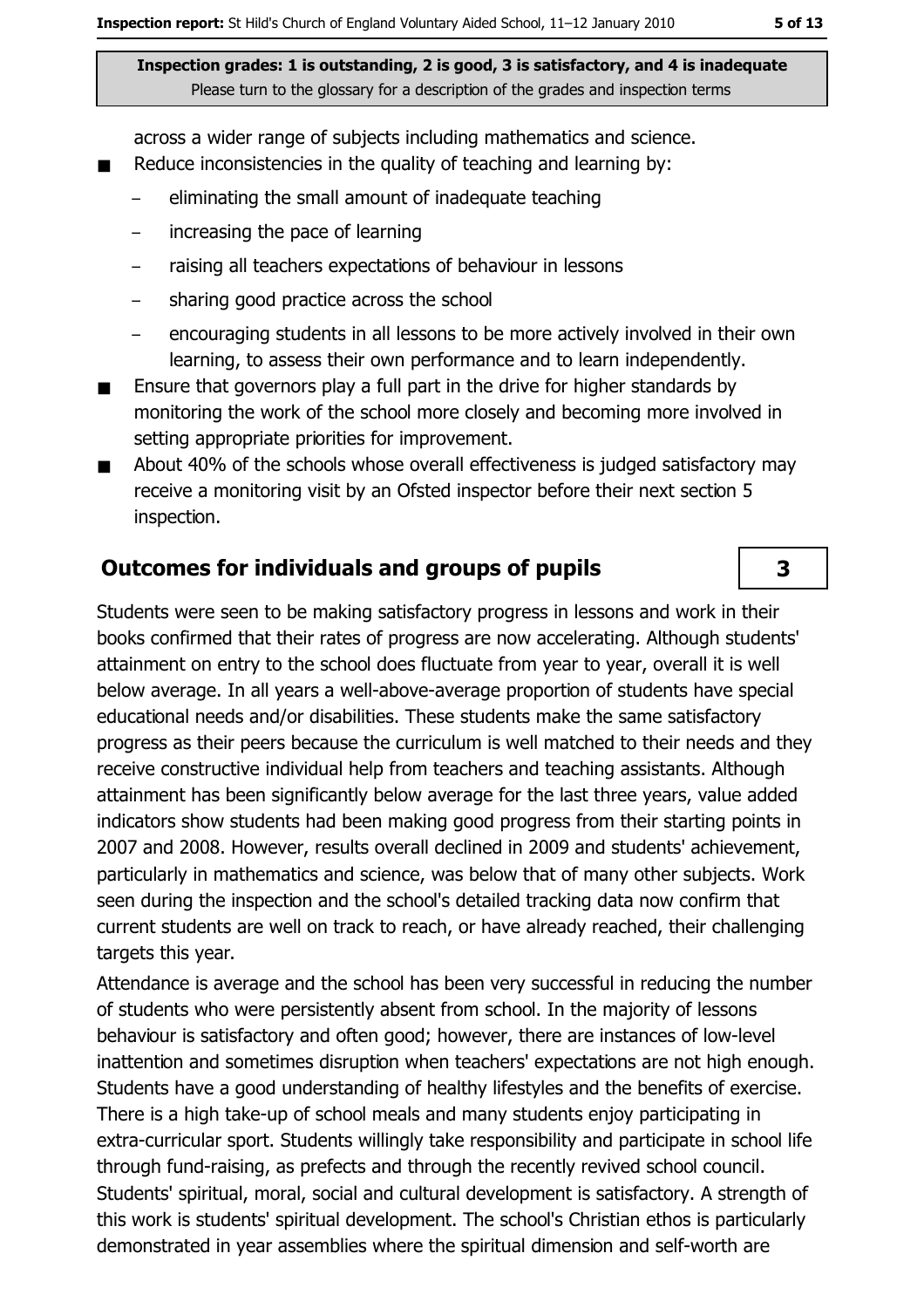developed in a relevant and meaningful way.

These are the grades for pupils' outcomes

| Pupils' achievement and the extent to which they enjoy their learning                                                     |                         |
|---------------------------------------------------------------------------------------------------------------------------|-------------------------|
| Taking into account:<br>Pupils' attainment <sup>1</sup>                                                                   | 4                       |
| The quality of pupils' learning and their progress                                                                        | 3                       |
| The quality of learning for pupils with special educational needs and/or<br>disabilities and their progress               | 3                       |
| The extent to which pupils feel safe                                                                                      | 3                       |
| <b>Pupils' behaviour</b>                                                                                                  | 3                       |
| The extent to which pupils adopt healthy lifestyles                                                                       | $\overline{\mathbf{2}}$ |
| The extent to which pupils contribute to the school and wider community                                                   | 3                       |
| The extent to which pupils develop workplace and other skills that will<br>contribute to their future economic well-being | 3                       |
| Taking into account:<br>Pupils' attendance <sup>1</sup>                                                                   | 3                       |
| The extent of pupils' spiritual, moral, social and cultural development                                                   | 3                       |

## How effective is the provision?

The quality of teaching is satisfactory overall but is inconsistent across the school and varies from a very small amount of inadequate teaching to much which is good. In good lessons activities are varied and interesting, students work at a brisk pace and are encouraged to assess their own and each other's work. In less successful lessons, which lack these qualities, progress is slower because teachers often talk for too long and students have few opportunities to learn independently. Work is marked regularly and there are examples of very helpful marking which indicates clearly to students how they can improve their work. However, this good practice is not yet consistent across the school.

The satisfactory curriculum is broad and balanced and meets students' needs. It has strengths in the variety of courses offered for older students and in the range of alternative provision for those students who are in danger of becoming disaffected. The school offers a range of enrichment and extra-curricular activities which attract good

The grades for attainment and attendance are: 1 is high; 2 is above average; 3 is broadly average; and 4 is low.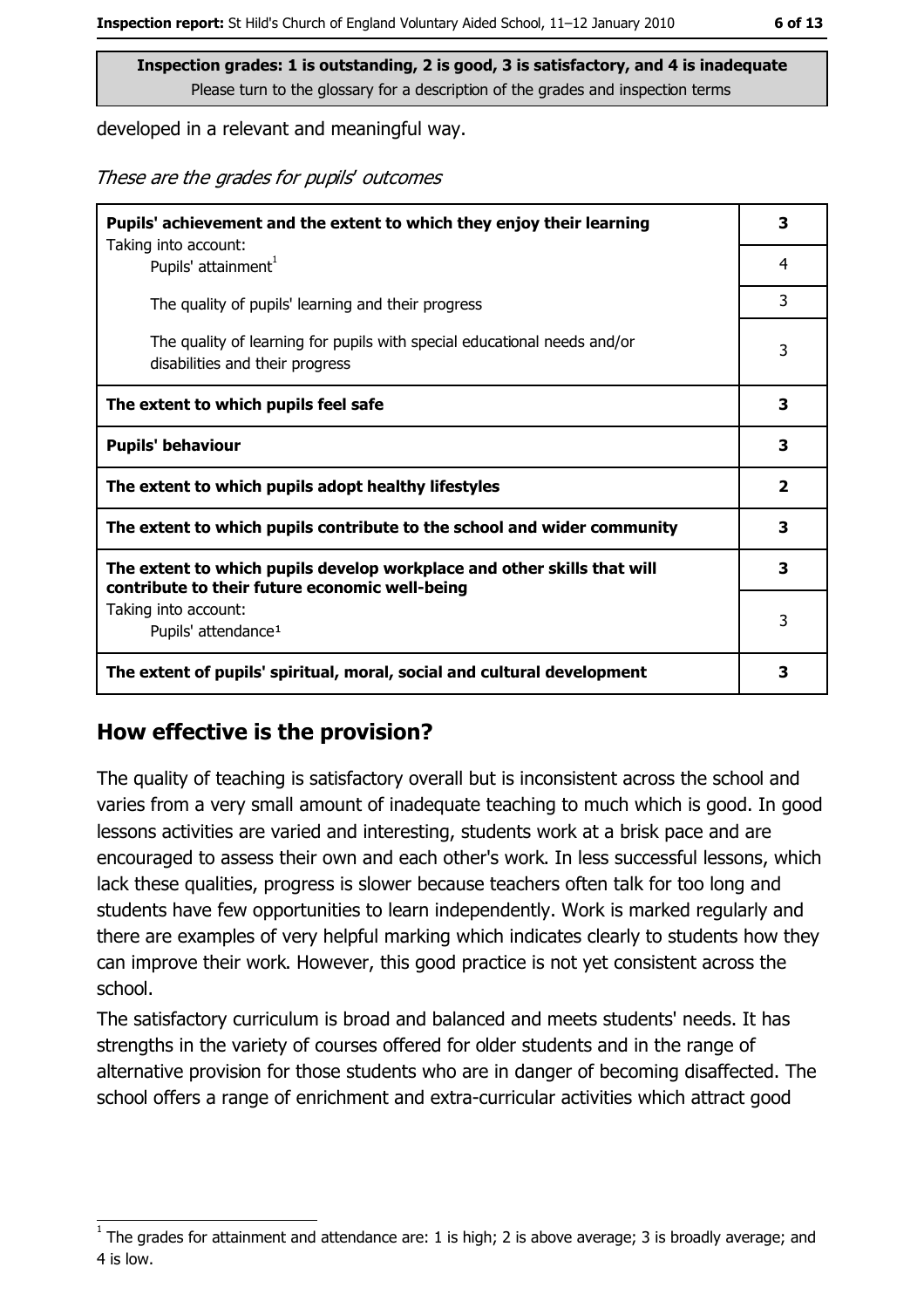levels of participation from students and, in some cases, parents. Good partnerships with other organisations and the beneficial impact of the school's specialist engineering status support the curriculum well. The cross-curricular development of literacy and numeracy skills is satisfactory.

The school works well with outside agencies and has very good procedures in place to support all students and particularly those who are vulnerable. One parent commented that the school 'has gone the extra mile' to help a student to achieve their potential. Transition into the school as well as career advice is also a strength of the school. Clearly targeted action has helped the school to reduce serious behavioural issues as well as making significant improvements in attendance.

These are the grades for the quality of provision

| The quality of teaching                                                                                    | 3 |
|------------------------------------------------------------------------------------------------------------|---|
| Taking into account:                                                                                       |   |
| The use of assessment to support learning                                                                  |   |
| The extent to which the curriculum meets pupils' needs, including, where<br>relevant, through partnerships | 3 |
| The effectiveness of care, guidance and support                                                            |   |

## How effective are leadership and management?

The recently appointed headteacher and members of the senior leadership team are increasingly effective in driving improvement and communicating their vision for the school. Much improved systems to capture data, track students' progress and make use of this to plan learning are now in place. Teaching and learning are more rigorously monitored through a cycle of departmental reviews which, together with well-targeted staff support and training, are leading to improvements in teaching.

Safeguarding arrangements are satisfactory. All health and safety, risk assessment and child protection procedures meet requirements. This is an inclusive school which promotes equal opportunities satisfactorily. The school monitors the achievement of groups of students and takes action to ensure all achieve equally well. For example, a 'super learning' day in mathematics was seen taking place to ensure middle- attaining students achieved their potential. The school promotes community cohesion satisfactorily. It has an informed understanding of the local community and links with communities further afield but has yet to fully evaluate the impact of this work. Although governance is currently inadequate, the school and local authority are working together to strengthen the capacity of the governing body so that it can play a full part in driving up attainment. Financial management is secure and the school provides satisfactory value for money.

These are the grades for leadership and management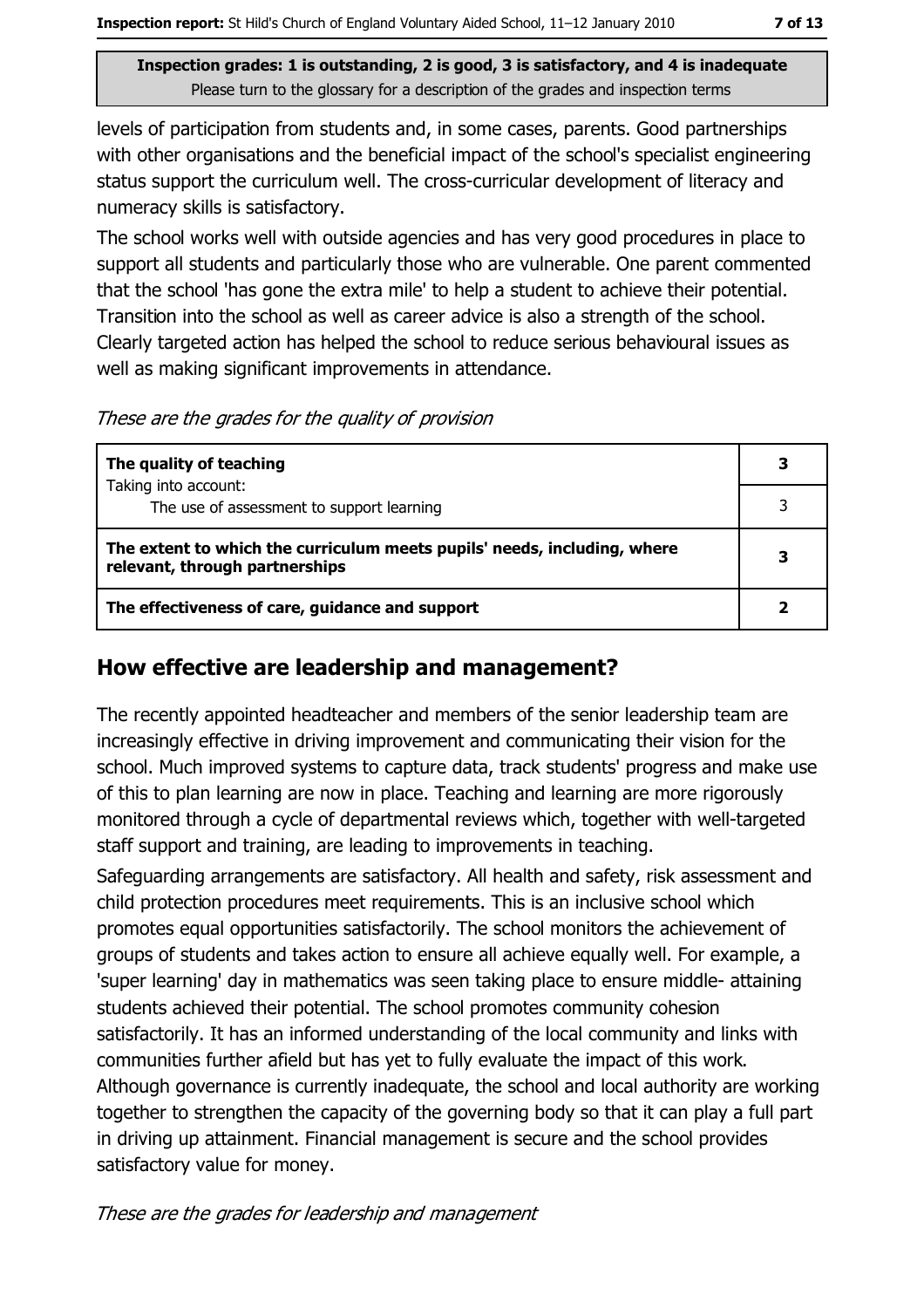| The effectiveness of leadership and management in embedding ambition and<br>driving improvement                                                                     | 3            |
|---------------------------------------------------------------------------------------------------------------------------------------------------------------------|--------------|
| Taking into account:<br>The leadership and management of teaching and learning                                                                                      | 3            |
| The effectiveness of the governing body in challenging and supporting the<br>school so that weaknesses are tackled decisively and statutory responsibilities<br>met | 4            |
| The effectiveness of the school's engagement with parents and carers                                                                                                | 3            |
| The effectiveness of partnerships in promoting learning and well-being                                                                                              | $\mathbf{2}$ |
| The effectiveness with which the school promotes equality of opportunity and<br>tackles discrimination                                                              | 3            |
| The effectiveness of safeguarding procedures                                                                                                                        | 3            |
| The effectiveness with which the school promotes community cohesion                                                                                                 | 3            |
| The effectiveness with which the school deploys resources to achieve<br>value for money                                                                             | 3            |

#### **Views of parents and carers**

The majority of parents who responded to the questionnaire were positive about the education their child receives. A few parents wrote about their concerns about students' behaviour but inspectors felt that incidents of poor behaviour were dealt with effectively by the school.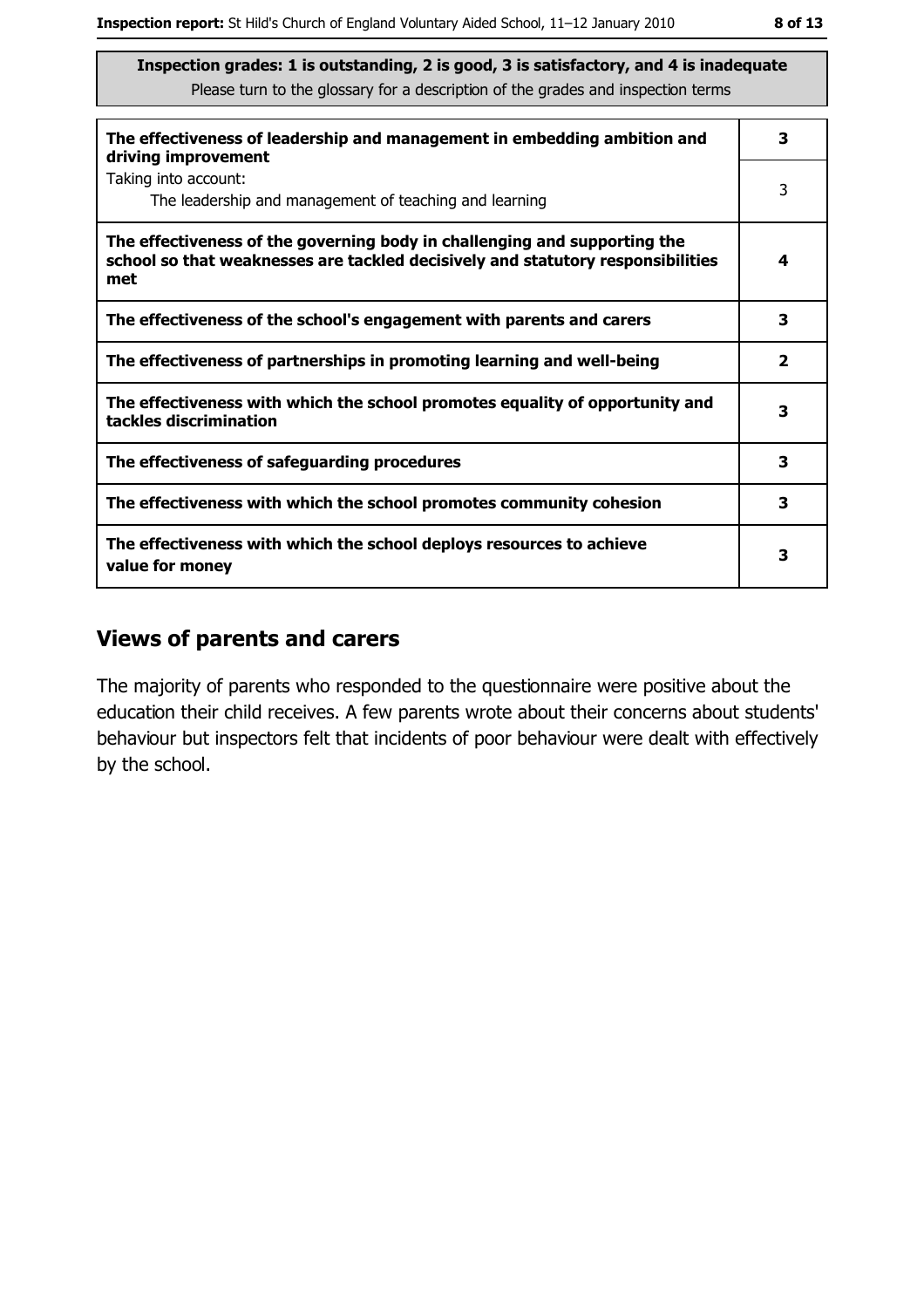#### Responses from parents and carers to Ofsted's questionnaire

Ofsted invited all the registered parents and carers of pupils registered at St Hild's Church of England Voluntary Aided School to complete a questionnaire about their views of the school.

In the questionnaire, parents and carers were asked to record how strongly they agreed with 13 statements about the school.

The inspection team received 89 completed questionnaires by the end of the on-site inspection. In total, there are 923 pupils registered at the school.

| <b>Statements</b>                                                                                                                                                                                                                                       | <b>Strongly</b><br><b>Agree</b> |               | <b>Agree</b> |               | <b>Disagree</b> |                | <b>Strongly</b><br>disagree |                |
|---------------------------------------------------------------------------------------------------------------------------------------------------------------------------------------------------------------------------------------------------------|---------------------------------|---------------|--------------|---------------|-----------------|----------------|-----------------------------|----------------|
|                                                                                                                                                                                                                                                         | <b>Total</b>                    | $\frac{1}{2}$ | <b>Total</b> | $\frac{0}{0}$ | <b>Total</b>    | $\frac{1}{2}$  | <b>Total</b>                | $\frac{1}{2}$  |
| My child enjoys school                                                                                                                                                                                                                                  | 29                              | 33            | 47           | 53            | $\overline{7}$  | 8              | 3                           | 3              |
| The school keeps my child<br>safe                                                                                                                                                                                                                       | 30                              | 34            | 49           | 55            | 6               | $\overline{7}$ | 1                           | $\mathbf{1}$   |
| The school informs me<br>about my child's progress                                                                                                                                                                                                      | 38                              | 43            | 44           | 49            | 4               | 4              | 1                           | $\mathbf{1}$   |
| My child is making enough<br>progress at this school                                                                                                                                                                                                    | 32                              | 36            | 42           | 47            | 11              | 12             | $\overline{2}$              | $\overline{2}$ |
| The teaching is good at this<br>school                                                                                                                                                                                                                  | 26                              | 29            | 49           | 55            | 8               | 9              | 1                           | $\mathbf{1}$   |
| The school helps me to<br>support my child's learning                                                                                                                                                                                                   | 21                              | 24            | 49           | 55            | 14              | 16             | $\overline{2}$              | $\overline{2}$ |
| The school helps my child to<br>have a healthy lifestyle                                                                                                                                                                                                | 21                              | 24            | 50           | 56            | 13              | 15             | $\overline{2}$              | $\overline{2}$ |
| The school makes sure that<br>my child is well prepared for<br>the future (for example<br>changing year group,<br>changing school, and for<br>children who are finishing<br>school, entering further or<br>higher education, or<br>entering employment) | 32                              | 36            | 44           | 49            | $\overline{4}$  | 4              | $\overline{2}$              | $\overline{2}$ |
| The school meets my child's<br>particular needs                                                                                                                                                                                                         | 29                              | 33            | 43           | 48            | 12              | 13             | 1                           | $\mathbf{1}$   |
| The school deals effectively<br>with unacceptable behaviour                                                                                                                                                                                             | 24                              | 27            | 44           | 49            | 12              | 13             | 6                           | $\overline{7}$ |
| The school takes account of<br>my suggestions and<br>concerns                                                                                                                                                                                           | 20                              | 22            | 45           | 51            | 13              | 15             | 3                           | 3              |
| The school is led and<br>managed effectively                                                                                                                                                                                                            | 28                              | 31            | 44           | 49            | 9               | 10             | $\overline{4}$              | $\overline{4}$ |
| Overall, I am happy with my<br>child's experience at this<br>school                                                                                                                                                                                     | 33                              | 37            | 37           | 42            | 11              | 12             | $\mathbf{1}$                | $\mathbf{1}$   |

The table above summarises the responses that parents and carers made to each statement. The percentages indicate the proportion of parents and carers giving that response out of the total number of completed questionnaires. Where one or more parents and carers chose not to answer a particular question, the percentages will not add up to 100%.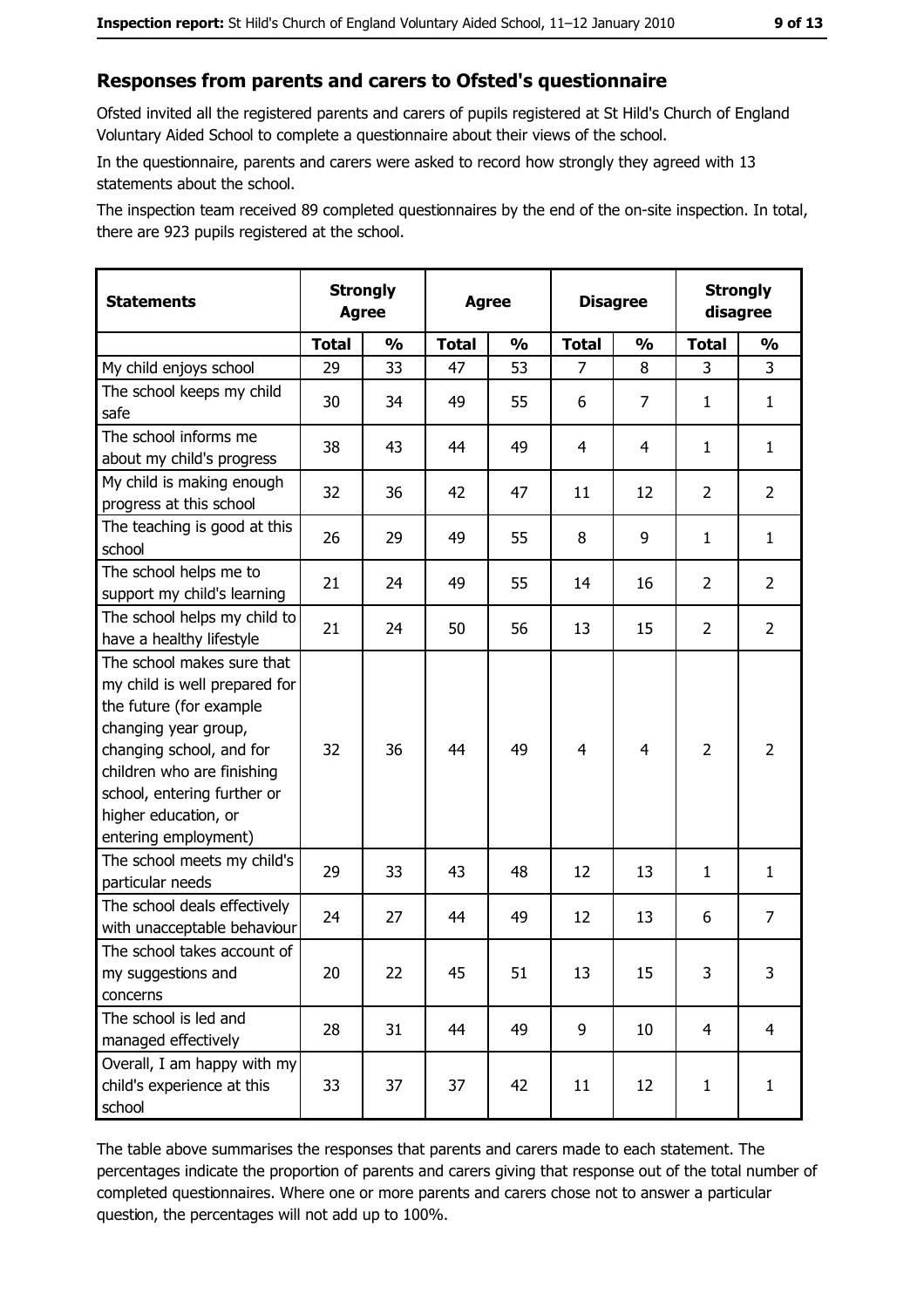# Glossary

| Grade   | <b>Judgement</b> | <b>Description</b>                                                                                                                                                                                                               |
|---------|------------------|----------------------------------------------------------------------------------------------------------------------------------------------------------------------------------------------------------------------------------|
| Grade 1 | Outstanding      | These features are highly effective. An oustanding<br>school provides exceptionally well for its pupils' needs.                                                                                                                  |
| Grade 2 | Good             | These are very positive features of a school. A school<br>that is good is serving its pupils well.                                                                                                                               |
| Grade 3 | Satisfactory     | These features are of reasonable quality. A satisfactory<br>school is providing adequately for its pupils.                                                                                                                       |
| Grade 4 | Inadequate       | These features are not of an acceptable standard. An<br>inadequate school needs to make significant<br>improvement in order to meet the needs of its pupils.<br>Ofsted inspectors will make further visits until it<br>improves. |

# What inspection judgements mean

## Overall effectiveness of schools inspected between September 2007 and July 2008

|                       | Overall effectiveness judgement (percentage of<br>schools) |      |                     |                   |
|-----------------------|------------------------------------------------------------|------|---------------------|-------------------|
| <b>Type of school</b> | Outstanding                                                | Good | <b>Satisfactory</b> | <b>Inadequate</b> |
| Nursery schools       | 39                                                         | 58   | 3                   | 0                 |
| Primary schools       | 13                                                         | 50   | 33                  | 4                 |
| Secondary schools     | 17                                                         | 40   | 34                  | 9                 |
| Sixth forms           | 18                                                         | 43   | 37                  | $\overline{2}$    |
| Special schools       | 26                                                         | 54   | 18                  | $\overline{2}$    |
| Pupil referral units  | 7                                                          | 55   | 30                  | 7                 |
| All schools           | 15                                                         | 49   | 32                  | 5                 |

New school inspection arrangements were introduced on 1 September 2009. This means that inspectors now make some additional judgements that were not made previously.

The data in the table above were reported in The Annual Report of Her Majesty's Chief Inspector of Education, Children's Services and Skills 2007/08.

Percentages are rounded and do not always add exactly to 100. Secondary school figures include those that have sixth forms, and sixth form figures include only the data specifically for sixth form inspection judgements.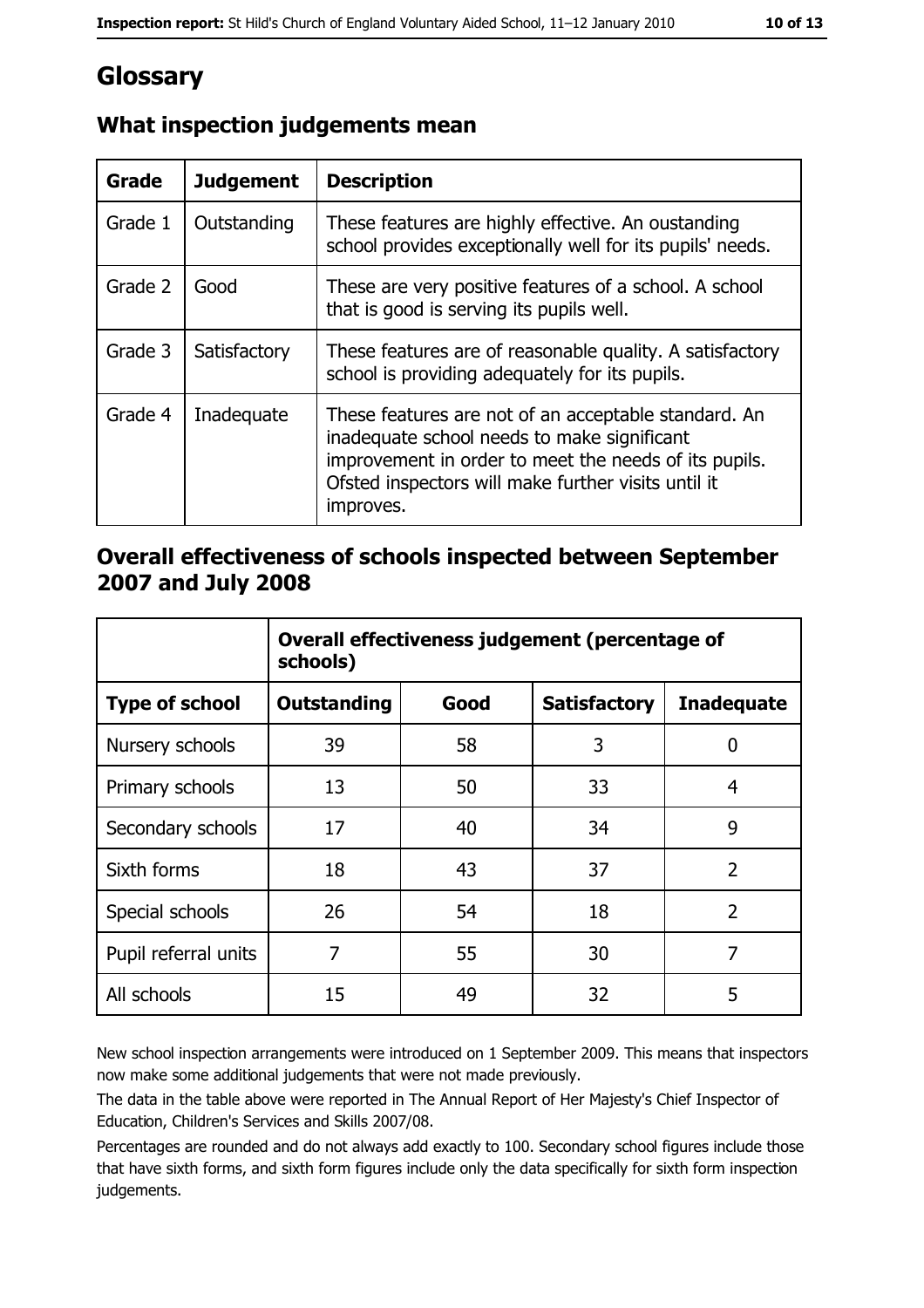# **Common terminology used by inspectors**

| Achievement:                  | the progress and success of a pupil in<br>their learning, development or training.                                                                                                                                                                                                                           |
|-------------------------------|--------------------------------------------------------------------------------------------------------------------------------------------------------------------------------------------------------------------------------------------------------------------------------------------------------------|
| Attainment:                   | the standard of the pupils' work shown by<br>test and examination results and in<br>lessons.                                                                                                                                                                                                                 |
| Capacity to improve:          | the proven ability of the school to<br>continue improving. Inspectors base this<br>judgement on what the school has<br>accomplished so far and on the quality of<br>its systems to maintain improvement.                                                                                                     |
| Leadership and management:    | the contribution of all the staff with<br>responsibilities, not just the headteacher,<br>to identifying priorities, directing and<br>motivating staff and running the school.                                                                                                                                |
| Learning:                     | how well pupils acquire knowledge,<br>develop their understanding, learn and<br>practise skills and are developing their<br>competence as learners.                                                                                                                                                          |
| <b>Overall effectiveness:</b> | inspectors form a judgement on a school's<br>overall effectiveness based on the findings<br>from their inspection of the school. The<br>following judgements, in particular,<br>influence what the overall effectiveness<br>judgement will be.                                                               |
|                               | The school's capacity for sustained<br>improvement.<br>Outcomes for individuals and groups<br>of pupils.<br>The quality of teaching.<br>The extent to which the curriculum<br>meets pupil's needs, including where<br>relevant, through partnerships.<br>The effectiveness of care, guidance<br>and support. |
| Progress:                     | the rate at which pupils are learning in<br>lessons and over longer periods of time. It<br>is often measured by comparing the<br>pupils' attainment at the end of a key<br>stage with their attainment when they<br>started.                                                                                 |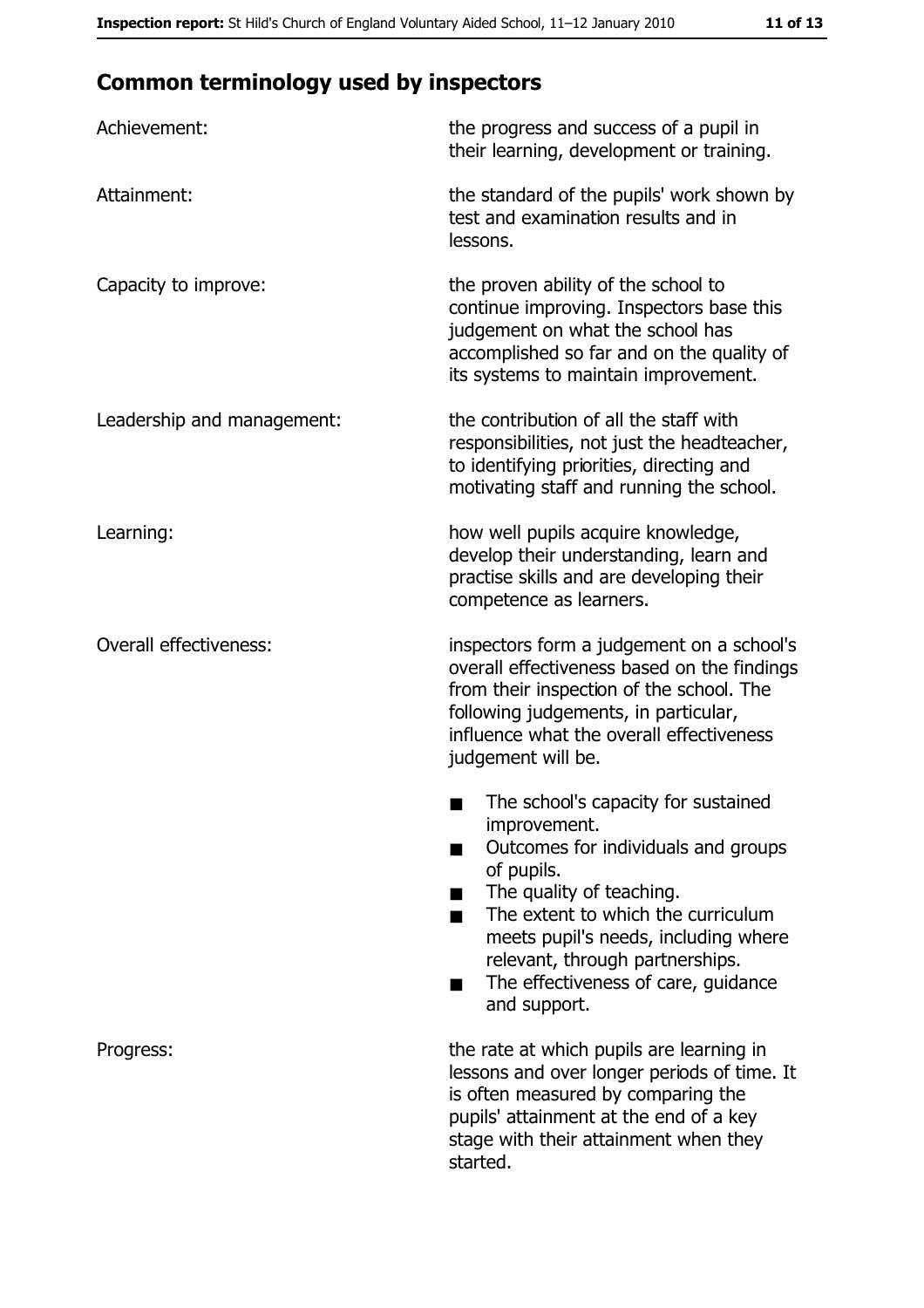This letter is provided for the school, parents and carers to share with their children. It describes Ofsted's main findings from the inspection of their school.



13 January 2010

**Dear Students** 

Inspection of St Hild's Church of England Voluntary Aided School, Hartlepool, TS24 9PB

Thank you for making us welcome when we visited your school this week. We are particularly grateful to those of you who talked with us and gave us your honest views about your school.

These are some of the main findings in our report:

- your achievement, learning and progress are all satisfactory, although your  $\blacksquare$ attainment is low
- you receive good care, guidance and support  $\blacksquare$
- $\blacksquare$ your behaviour is satisfactory and your attendance is average
- teaching and assessment are satisfactory as is the curriculum you follow  $\blacksquare$
- leaders and managers know the strengths and weaknesses of your school and are  $\blacksquare$ helping it to improve further.

This is what we have asked your school to do now:

- raise your attainment by ensuring that your learning and progress are consistently good across a wider range of subjects, including mathematics and science
- improve the quality of teaching so that all lessons are as good as the best ones  $\blacksquare$
- ensure that governors, along with all senior and middle managers, play a full part in  $\blacksquare$ the drive for higher standards at your school.

You can help your school improve further by behaving well in lessons, attending school regularly and working with your teachers to achieve the very best you can.

Yours sincerely

Mrs Ann Wallis

Lead inspector